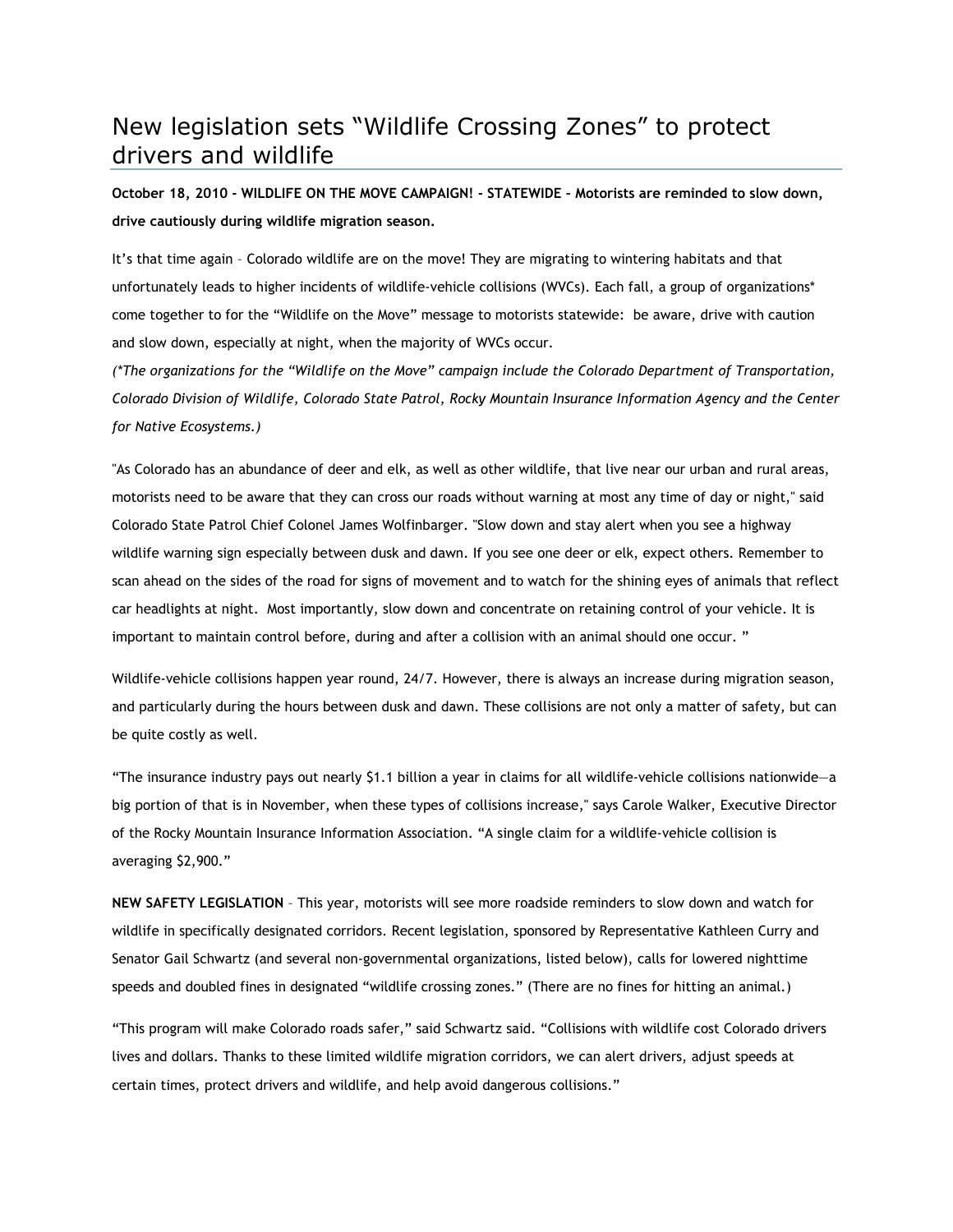Per the HB 1238, the Colorado Department of Transportation identified 100 miles of wildlife crossing zones where lowered nighttime speed enforcement was feasible. CDOT is currently setting signs within the zones (see zone chart, below) and will collect data and report back on results of this pilot initiative in the spring of 2012. CDOT worked closely with representatives of the Colorado State Patrol and the Division of Wildlife, using several comprehensive data sources, to identify nearly 100 miles of state highway that will see lowered nighttime speed limits through designated wildlife corridors.

Nighttime speeds will be reduced to 55 mph only where current speeds are posted at 60 or 65 mph, and only during migration season, September through April (due to migration patterns, signs in southwest Colorado corridors have been updated to reflect the enforcement through May). Other sections of highway will be signed "WILDLIFE CORRIDOR" but the nighttime speed will remain the same—fines will still be doubled for speeding, however. Motorists will begin to see the signs on the designated corridors (listed below) by the end of October, and possibly into November.

"Alerting drivers to the presence of wildlife is a critical step towards keeping roads safe for people and animals alike," said Caitlin Balch-Burnett, Colorado Outreach Representative for Defenders of Wildlife. "Thanks to the hard work of all involved to make these wildlife crossing zones a reality, travelers are given a key tool in protecting themselves and our state's wildlife."

Non-Governmental Organization & Individual Wildlife Bill Sponsors:

Monique DiGiorgio, Conservation Strategist, Western Environmental Law Center, 406-548-

1592, digiorgio@westernlaw.org

Bethany Gravell, E.D., Center for Native Ecosystems, (303) 546-0214, bethany@nativeecosystems.org Caitlin Balch-Burnett, Defenders of Wildlife, 303-825-0918, cbalchburnett@defenders.org Frosty Merriott, Trustee - Town of Carbondale – 970-704-1101, frosty@sopris.net Suzanne O'Neil - Colorado Wildlife Federation, E.D., cwfed@coloradowildlife.org

WILDLIFE ZONES 2010 (as of October 21, signs have been posted on US 24 and on US 550 north of Durango; others will go up in late October/early November)